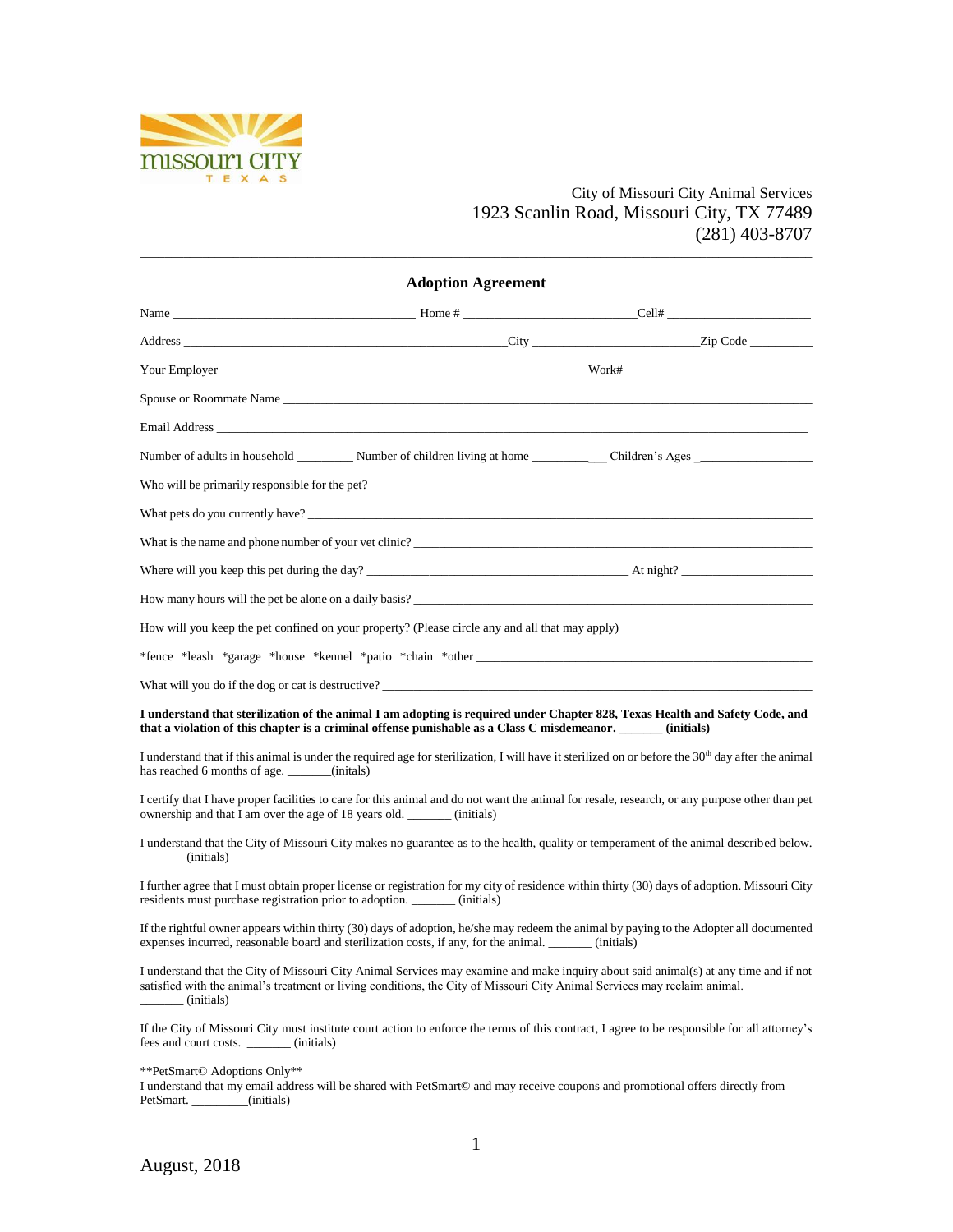FOR AND IN CONSIDERATION OF THE OPPORTUNITY TO ADOPT AN ANIMAL, FOR MYSELF AND ON BEHALF OF MY AGENTS, HEIRS, EXECUTORS, SUCCESSORS, ASSIGNS, AND ADMINISTRATORS, I HEREBY RELEASE AND FOREVER DISCHARGE AND AGREE TO INDEMNIFY, DEFEND, AND HOLD HARMLESS THE CITY OF MISSOURI CITY, A MUNICIPAL CORPORATION OF THE STATE OF TEXAS, ITS EMPLOYEES, OFFICERS, AND AGENTS, IN BOTH THEIR INDIVIDUAL AND OFFICIAL CAPACITIES (HEREINAFTER COLLECTIVELY REFERRED TO AS THE "CITY") OF, FROM, AND AGAINST ANY AND ALL ACTIONS, CAUSES OF ACTION, ANY AND ALL CLAIMS OR DEMANDS OF EVERY KIND AND CHARACTER, WHETHER KNOWN OR UNKNOWN, ARISING OUT OF OR IN CONNECTION WITH THE ADOPTION OF AN ANIMAL FROM THE CITY'S SHELTER, INCLUDING, BUT NOT LIMITED TO, CLAIMS FOR CONTRIBUTION AND ATTORNEY'S FEES, DAMAGES, SUITS, LIABILITIES, JUDGMENTS, AWARDS, COSTS, AND OTHER EXPENSES WHICH MAY BE ASSERTED BY A THIRD PARTY, ME, MY AGENT, HEIR, EXECUTOR, ASSIGN, OR ADMINISTRATOR FOR ANY REASON OR CAUSE, INCLUDING, BUT NOT LIMITED TO, INJURY, DEATH, LOSS, PROPERTY DAMAGE OR THE EFFECTS OF CONSEQUENCES THEREOF REGARDLESS OF WHETHER CAUSED, IN WHOLE OR IN PART, BY THE NEGLIGENCE OR ACTS OR OMISSIONS OF THE CITY. (initials)

As the Adopter, I agree to abide by all federal, state, and local laws. \_\_\_\_\_\_\_ (initials)

| I,                   |                                        |       | o hereby adopt from the City of Missouri City, Animal Services Office, one |
|----------------------|----------------------------------------|-------|----------------------------------------------------------------------------|
|                      | Animal Name and ID#                    |       |                                                                            |
| <b>Breed</b>         |                                        |       |                                                                            |
| Sex                  | Size                                   | Color |                                                                            |
| Signature of Adopter |                                        |       | Date                                                                       |
|                      | Driver License or ID number of Adopter |       |                                                                            |
|                      | Signature of Animal Services Officer   |       | Date of Adoption                                                           |
|                      |                                        |       |                                                                            |

Verification of Vaccination and License Date Date Date (Veterinarian Name and City Licensed by)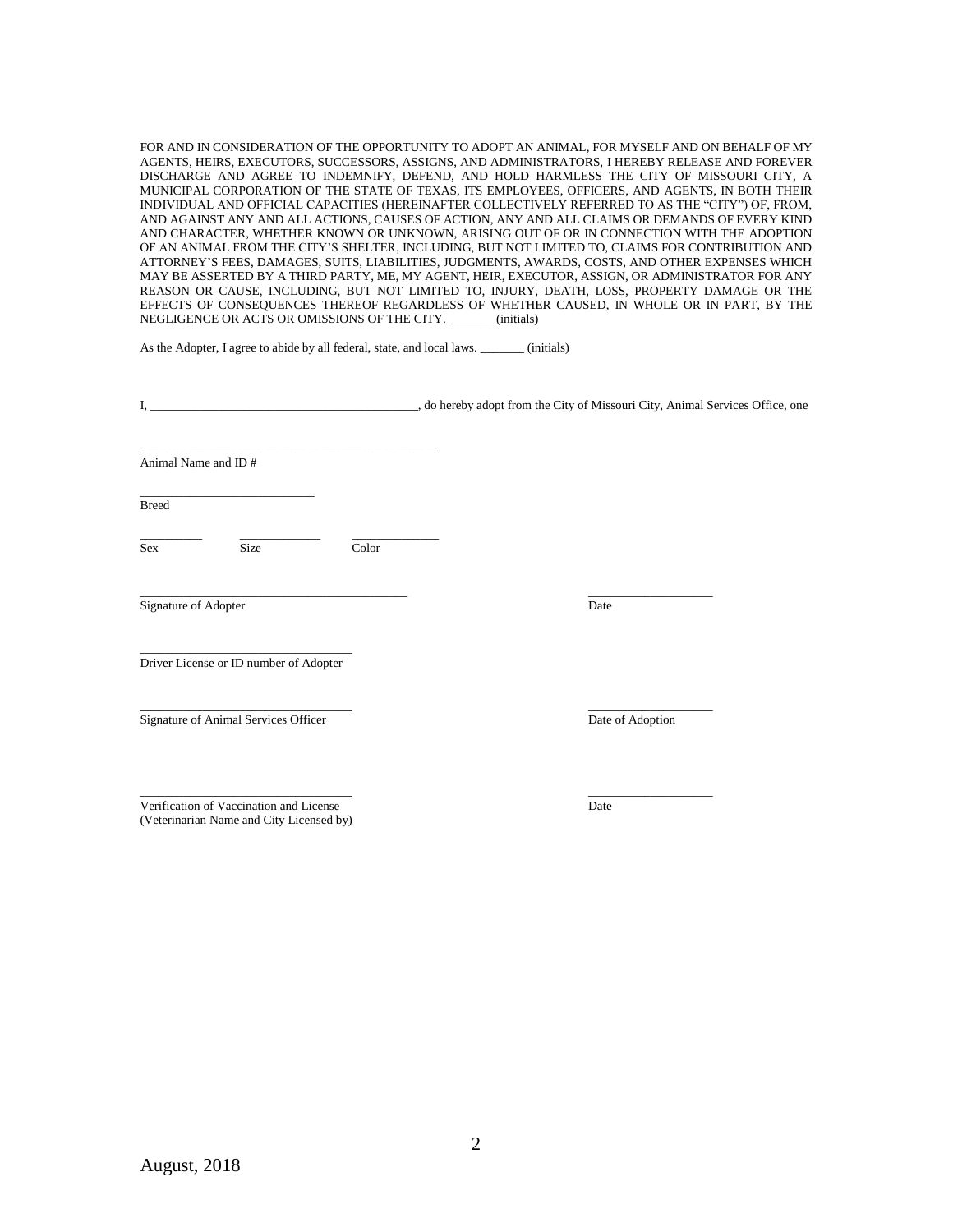

## **MCAS Adoption Supplemental Questionnaire**

| Name of Applicant                                         |                                                                      |  |  |  |
|-----------------------------------------------------------|----------------------------------------------------------------------|--|--|--|
| Address                                                   | City                                                                 |  |  |  |
| $\mathop{\mathrm{Zip}}\nolimits$<br>State                 | E-mail                                                               |  |  |  |
| Daytime Tel#                                              | Cell#                                                                |  |  |  |
|                                                           | Does anyone in your family have an allergy to animals? YESO NOO Who? |  |  |  |
|                                                           | Which do you live in: House□ Apartment□ Condo□ Other:                |  |  |  |
| Do you own or rent your home?                             |                                                                      |  |  |  |
| If renting, are you allowed to have pets? YESO $NOO$      |                                                                      |  |  |  |
| Is there a pet deposit/rent? YES $\bigcirc$ NO $\bigcirc$ |                                                                      |  |  |  |
| Are there weight or breed restrictions?                   |                                                                      |  |  |  |
| Your Landlord's name and telephone?                       |                                                                      |  |  |  |

Who do you share your household with? (Children, roommate, spouse, significant other)

 $\Box$ If your present relationship were to change, with whom will this pet remain?  $\mathcal{L}_\text{max}$  , and the contribution of the contribution of the contribution of the contribution of the contribution of the contribution of the contribution of the contribution of the contribution of the contribution of t

 $\mathcal{L}_\text{max}$  , and the contribution of the contribution of the contribution of the contribution of the contribution of the contribution of the contribution of the contribution of the contribution of the contribution of t

Would this be your first pet? YES $\bigcirc$  NO $\bigcirc$ 

If you have had pets in the past that are no longer with you, please tell us why in detail (i.e. deceased, given away, got too large, etc.):

 $\mathcal{L}_\text{max}$  , and the contract of the contract of the contract of the contract of the contract of the contract of the contract of the contract of the contract of the contract of the contract of the contract of the contr

Please list ALL current pets:

Are your current pets spayed or neutered? YES $\bigcirc$  NO $\bigcirc$ Are your current pets up to Date on vaccines? YESO NOO If you own a dog, which brand of flea & heartworm prevention do you use?

\_\_\_\_\_\_\_\_\_\_\_\_\_\_\_\_\_\_\_\_\_\_\_\_\_\_\_\_\_\_\_\_\_\_\_\_\_\_\_\_\_\_\_\_\_\_\_\_\_\_\_ Veterinarian's Name, phone# What plans do you have for your pet if you become ill or pass away?

What behavior are you looking for in a pet? What is your ideal lifestyle with the pet?

 $\mathcal{L}_\text{max}$  , and the contribution of the contribution of the contribution of the contribution of the contribution of the contribution of the contribution of the contribution of the contribution of the contribution of t

 $\mathcal{L}_\text{max}$  , and the contribution of the contribution of the contribution of the contribution of the contribution of the contribution of the contribution of the contribution of the contribution of the contribution of t

If adopting a cat will it be: Indoor $\bigcirc$  Outdoor $\bigcirc$  Both $\bigcirc$